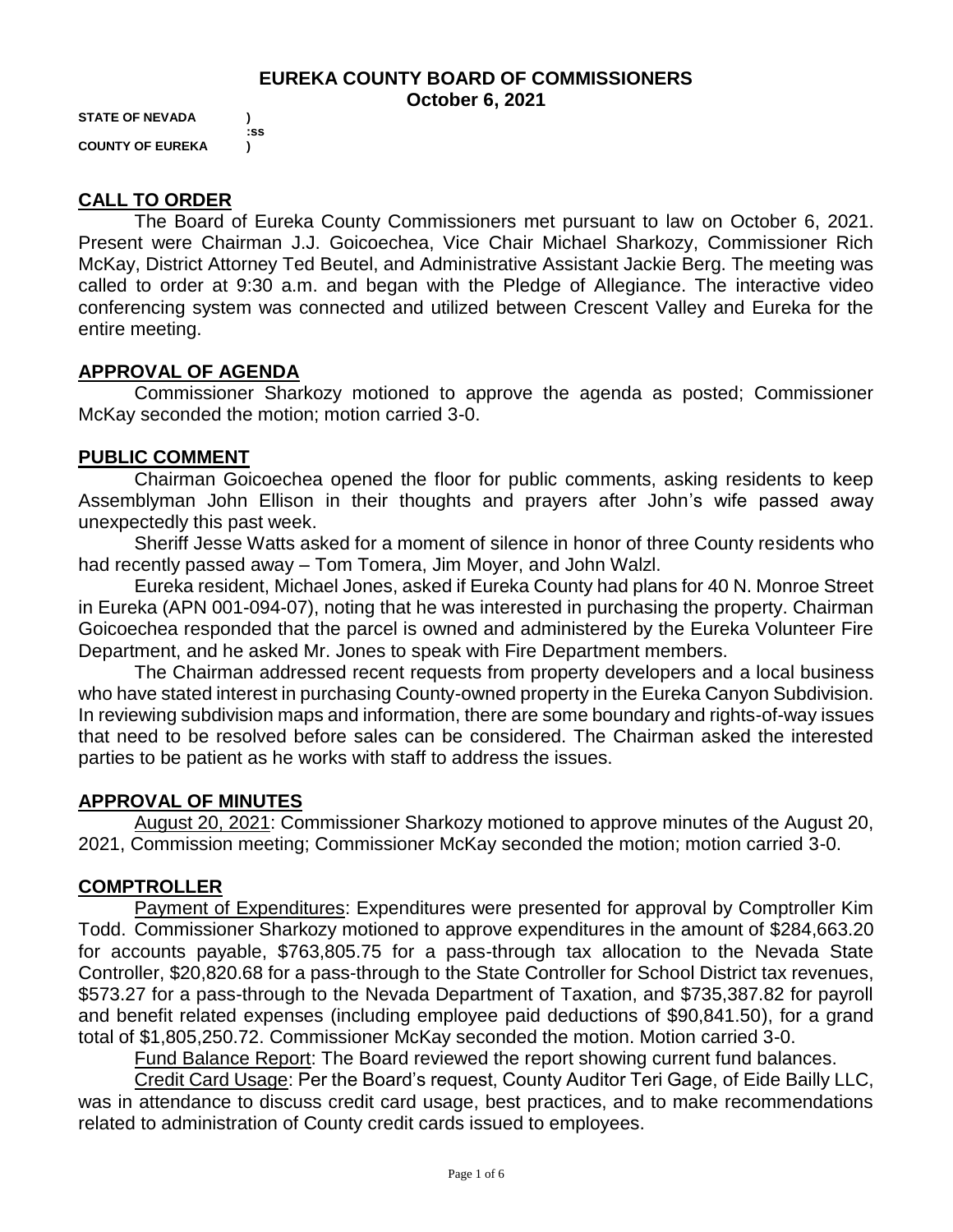Ms. Gage began by stating employees should consider it a privilege to have an employerissued credit card. When those credit cards are funded with taxpayer dollars, usage should be held to an even higher standard. In reviewing County policies on card usage, she felt it addressed every element that should be incorporated in a 'best practices' credit card policy. This includes:

- Card is to be kept secure and private
- Spending limits are outlined
- Allowable expenditures are communicated
- Safeguards against fraudulent activity are in place (i.e. text or email alerts)
- Card numbers are not to be shared
- Card is only to be used by the employee it is issued to
- Detailed receipts must be submitted in a timely manner
- Personal expenses are disallowed
- Employees sign and agree to abide by credit card policy

Ms. Gage noted that many employers opt not to issue credit cards, but instead will reimburse an employee who uses a personal card for company business. This is becoming more the 'norm' due to the prevalence of credit card fraud.

Sheriff Watts asked several questions, giving examples of times that his department has used credit cards for transactions that fall in what he called "gray areas." This included a deputy using the Sheriff's credit card to complete a transaction that exceeded his own card limit. When escorting inmates on a flight, the Sheriff has asked a deputy to charge the air travel to their card when the Sheriff's card was not available. A staff member routinely uses her card to book hotel rooms for other staff. The Sheriff was also concerned that earning 'points' on a personal credit card might violate Ethics Law because public employees are not supposed to receive economic gain when carrying out their duties. The Sheriff asked if there was some kind of workaround when faced with these situations.

The Comptroller confirmed that monetary limits on cards can be increased in a matter of minutes with a call to her office. She said it is fine to book another employee's room on a credit card when reserving the room, because the cost is ultimately charged to the proper card.

Ms. Gage agreed, responding that most of the described situations should be avoided. If a violation does occur, it should be well-documented and the Comptroller's office should be notified as early as possible. On earning personal credit card 'points', this does happen in the business world and companies find it preferable to other risks, but Ms. Gage was not aware whether this impacts ethics for a public position. It is common practice with other public entities, including many Nevada counties and the State of Nevada, to rely on personal credit cards to temporarily fund business transactions. Chairman Goicoechea suggested seeking a ruling or finding whether the Ethics Commission had ever made a ruling on this issue related to personal credit card use.

Ms. Gage acknowledged there can be challenges in proper credit card use, particularly when you are working to protect taxpayer dollars. She suggested that employees contact the Comptroller's office when faced with questions or challenges to see how other departments may be handling out-of-the-ordinary situations.

The Sheriff said he would like to see some workarounds and exceptions added to County policy. Ms. Gage agreed that the Board could consider that option, but she felt current policy was clear, appropriate, and more than adequate. She reiterated that if an employee makes a Sundaynight-at-midnight decision when the Comptroller is not available, that the Comptroller should be contacted first thing Monday morning and informed about details of the transaction.

The Board agreed with Ms. Gage's recommendations and felt no changes to policy were necessary at this time.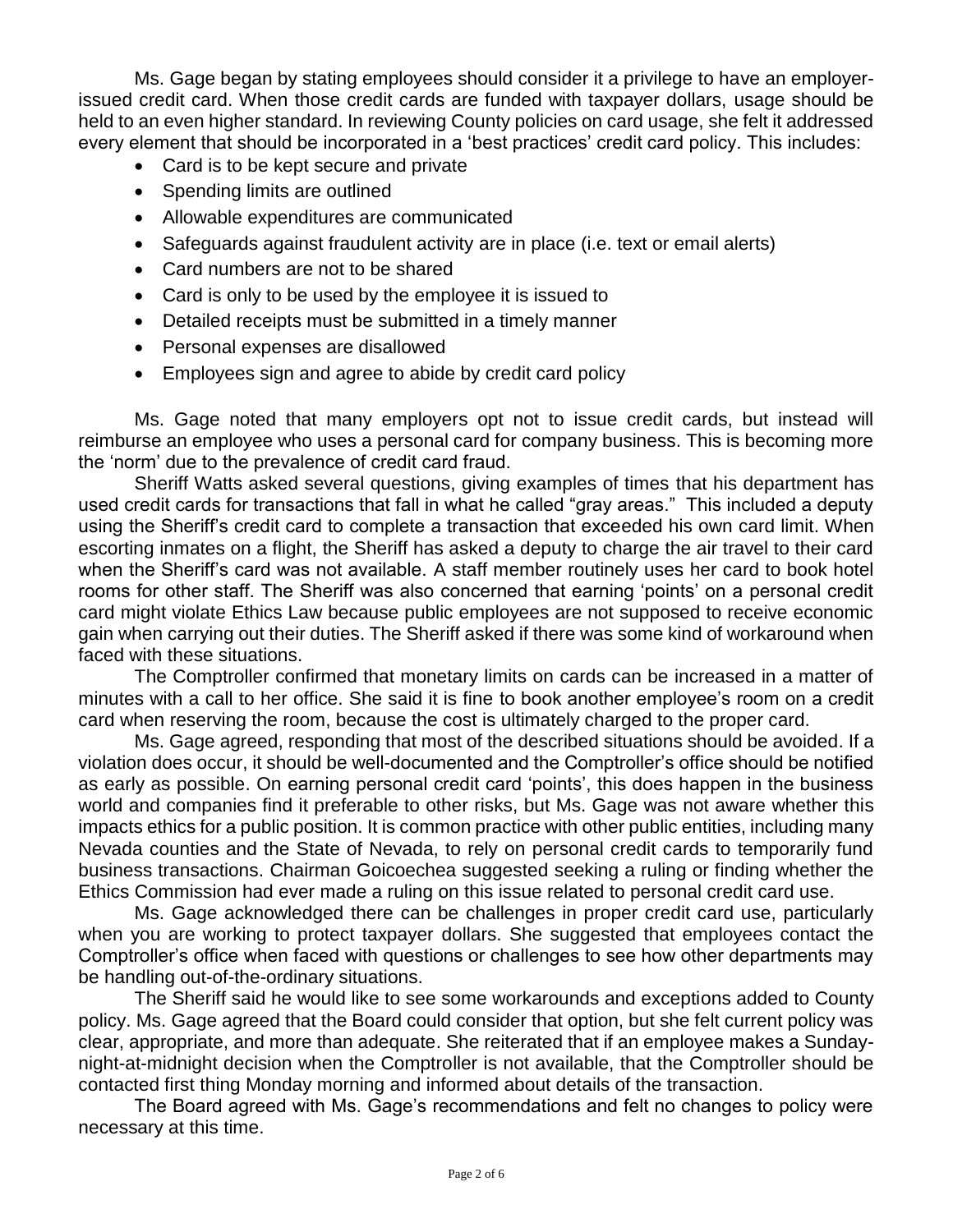### **SENIOR CENTERS**

Update Report: Senior Center Program Director, Millie Oram, reported on activities at the Eureka Senior Center and Fannie Komp Senior Center. In September, Eureka served 812 meals and Crescent Valley served 829 meals. Total deposits for the month were \$14,988.15.

Nutrition Grants: Commissioner McKay motioned to ratify Notice of Subaward from Nevada Aging & Disability Services Division for Nutrition Grant #07-000-07-1X-22 for congregate meals in the amount of \$20,960.00 with a required match of \$3,144.00. Commissioner Sharkozy seconded the motion. Motion carried 3-0.

Commissioner McKay motioned to ratify Notice of Subaward from Nevada Aging & Disability Services Division for Nutrition Grant #07-000-04-24-22 for home-delivered meals, in the amount of \$22,659.00 with a required match of \$3,399.00. Commissioner Sharkozy seconded the motion. Motion carried 3-0.

### **COMMISSIONERS**

Cannabis Compliance Board: A letter was received from the State of Nevada Cannabis Compliance Board requesting information on cannabis consumption lounges and the ordinance governing cannabis in Eureka County.

District Attorney Ted Beutel recommended responding by letter, along with a copy of the requested ordinance, and completion of the short survey forwarded by the Compliance Board. He explained that the marijuana ordinance was written deliberately to deal with anticipated additional regulation and statute, similar to the one concerning cannabis consumption lounges.

Commissioner Sharkozy motioned to send a response letter, completed survey, and copy of Eureka County Code, Title 6 – Health and Welfare, Chapter 60 – Prostitution and Marijuana, to the State of Nevada Cannabis Compliance Board and authorized the Chairman to sign the letter outside of the meeting. Commissioner McKay seconded the motion. Motion carried 3-0.

Update on Formation of Health District: Chairman Goicoechea said the COVID pandemic highlighted challenges in rural health care including the lack of certain services. With that in mind, Churchill County was allocated additional COVID relief funds to finance a needs study as the first step towards forming a health district that could serve neighboring rural counties. Churchill reached out to its neighbors and is still in discussions with several counties, but Eureka County was the primary county to identify immediate needs and show interest in forming an alliance.

The Chairman was able to meet with the Churchill County team recently to work on details of an agreement and to firm up plans. Churchill is interested in stationing two people in Eureka County as soon as they can get the positions filled. The positions, a Community Health Nurse and a Resource Liaison, will be Churchill County employees reporting to Social Services Director Shannon Ernst, but will reside in Eureka County and coordinate with Chairman Goicoechea as County Health Officer. This will provide assistance in the community with COVID testing and reporting, vaccine coordination, and coordination on management of the Genesis Home Health Services contract, among other things. The Chairman stated Ms. Ernst would be in Eureka the following week to meet with him and Public Works regarding potential locations for these people.

An interlocal agreement with Churchill County should be ready for approval in a matter of weeks. Available grant funding will support this model through June 30, 2023. After that, a formal health district will need to be instated to ensure continued funding.

## **IT DEPARTMENT**

IT Update: IT Director Misty Rowley reported on IT projects and activities.

Continued Fiber Work: Ms. Rowley reported that Quest Media was currently in Eureka finishing fiber work at the Eureka Fire Station.

Incident Response Plan: She continues working with Nevada POOL PACT and the Nevada Office of Cyber Defense Coordination on an incident response plan.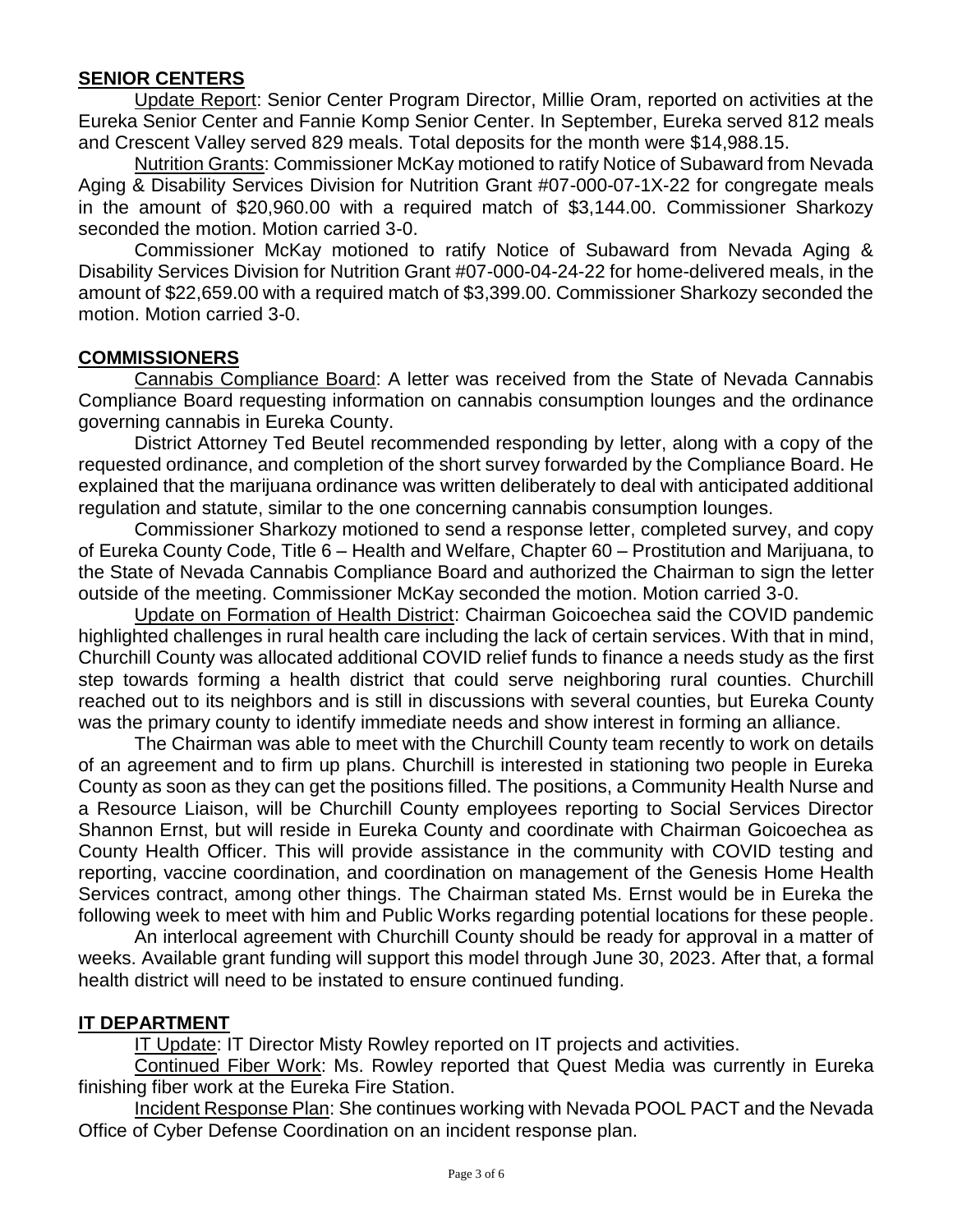Express Internet: Ms. Rowley met with the District Attorney and Public Works Director to formulate acceptable modifications for a contract renewal with Above All Communications dba Express Internet. The new contract will be presented for approval at the next meeting.

AT&T Contract for Dedicated Fiber PRI: AT&T is working to eliminate all copper telecommunication connections, so is transitioning clients from copper PRI (primary rate interface) to fiber PRI, which is a cheaper alternative. Ms. Rowley worked with AT&T and Voice Network to plan the migration and updated terms and costs are outlined in a new contract. Costs for the County will drop from over \$1,000.00 per month to less than \$600.00.

Commissioner McKay motioned to approve a two-year contract with AT&T for the provision of a dedicated fiber PRI, at a monthly cost of \$591.80. Commissioner Sharkozy seconded the motion. Motion carried 3-0.

Crescent Valley Internet: The Library System's E-rate project for installation of fiber optic internet at the Crescent Valley Library has been postponed, requiring cancellation of the order with AT&T for installation of fiber at the Crescent Valley Town Center. Ms. Rowley and Commissioner McKay met with Commnet Information Technology to discuss internet needs as part of the search for a viable internet solution in Crescent Valley.

Sky Fiber Internet: With cancellation of the fiber order with AT&T, the County needed to consider whether it would continue an agreement with Sky Fiber for provision of fiber/microwave internet service to the Crescent Valley Town Center (at a minimum cost of \$2,796.00 per month). Due to changes in Sky Fiber's terms of service, Ms. Rowley recommended that the Board not approve renewing this contract and continue seeking an alternative internet solution.

Commissioner Sharkozy motioned to deny the quote and agreement from Sky Fiber Internet for continued internet service to the Crescent Valley Town Center. Commissioner McKay seconded the motion. Motion carried 3-0.

# **CLERK RECORDER**

Hiring Freeze Waiver Justifications: Clerk Recorder Lisa Hoehne sought authorization to fill two vacant positions, explaining that an employee recently moved out of state and another employee accepted a job with the School District.

Commissioner McKay motioned to waive the hiring freeze and authorize the Clerk Recorder to fill two vacant positions of Deputy Clerk Recorder I or II. Commissioner Sharkozy seconded the motion. Motion carried 3-0.

## **ROAD DEPARTMENT**

Report on Activities: Assistant Public Works Director Raymond Hodson was responding to an incident in northern Eureka County, so the report on Road Department activities was given by Public Works Director Jeb Rowley. Chairman Goicoechea commended Mr. Hodson for his cooperation and coordination over the last couple of weeks working with a skeleton crew while other staff members had to comply with quarantine guidelines.

Mr. Rowley reported that southern crews finished blading Willows Road, Todd Road, worked on the Maggini Ranch Road and other roads in that area of Diamond Valley, cleaned several cattle guards, worked on the Grass Valley Road, and continued running the screening plant in the Collingwood Pit. Northern crews have been working on Roberts Creek Road, Gable Canyon Road, the Spa Road, as well as roads in the area of Little Corral Pass.

Hiring Freeze Waiver Justification: Commissioner Sharkozy motioned to waive the hiring freeze and authorize Public Works to fill the vacant Equipment Operator I or II position in Crescent Valley. Commissioner McKay seconded the motion. Motion carried 3-0.

## **PUBLIC WORKS**

Public Works Update: Public Works Director Jeb Rowley reported on Public Works projects and activities.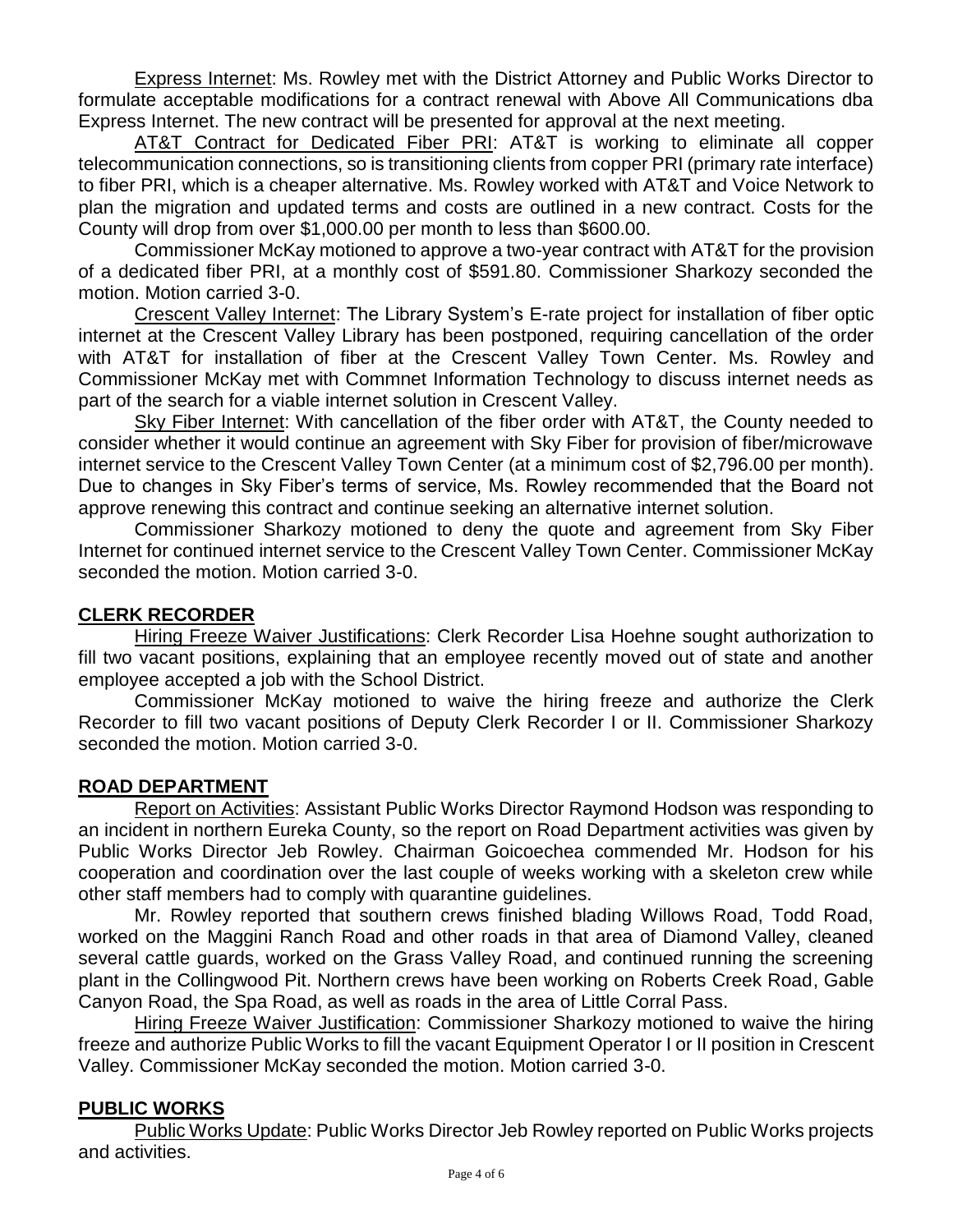COVID Vaccines: Requests for vaccines have increased recently. The County will receive its first delivery of BinaxNOW COVID tests on October 11<sup>th</sup>.

Vehicle Orders: Mr. Rowley stated that General Motors has suspended much of its production, affecting recent orders for two Chevrolet pickups. One of the pickups had already been assigned a build slot and the other one was close behind. Those cannot be reordered until next year. Mr. Rowley commented that production delays are impacting more than vehicle purchases, and it is challenging to find equipment, parts, building supplies, water infrastructure supplies, tires, and many other items.

Eureka Landfill: Lumos & Associates is finalizing projects including a topographical map and volumetric study of the Eureka Landfill.

Eureka Airport: No issues or findings were revealed by the cultural study done at the Airport, and Lumos & Associates will return soon to complete geotechnical work, to be followed by design work, for the snow plow building and additional windsocks.

ISO Review: The five-year ISO inspection was done in Eureka in August, and Crescent Valley will be inspected next spring. The ISO currently does not recognize Eureka County as a county-wide fire protection district, but is making recommendations to help the County move in that direction. This will benefit residents, allowing them to qualify for lower fire insurance rates regardless of where they reside in the County.

NBAA Convention: Mr. Rowley attended the NBAA (National Business Aviation Association) Convention in Tonopah on September 27<sup>th</sup> & 28<sup>th</sup>. He felt it was a worthwhile and informative event and he was able to network with other stakeholders across the State.

## **NATURAL RESOURCES**

Report on Activities: Natural Resources Manager Jake Tibbitts was traveling and submitted an email in lieu of an in-person report. The email reported on upcoming meetings including the Pinyon-Juniper Partnership meeting on October 13<sup>th</sup> (virtual), the Natural Resources Advisory Commission meeting on the evening of October 13th, the US Forest Service SRS Title II Resource Advisory Committee meeting on October 14<sup>th</sup> (virtual), and the State Land Use Planning Advisory Council meeting on October 15<sup>th</sup> in Fallon.

Cloud-Seeding Contribution: Mr. Tibbitts' email relayed a request for a contribution towards Desert Research Institute's cloud seeding efforts in the Humboldt River Basin. Other counties within the basin have contributed \$3,500.00 and Mr. Tibbitts recommended that Eureka County contribute the same amount.

Commissioner Sharkozy motioned to contribute matching funds in the amount of \$3,500.00 to be paid from the Water Mitigation Fund towards Desert Research Institute's cloud seeding operations in the Humboldt River Basin. Commissioner McKay seconded the motion. Motion carried 3-0.

#### **CORRESPONDENCE**

Correspondence was received from: Dan Stevens (2); District Attorney Ted Beutel; Natural Resources Manager Jake Tibbitts; The Committee to Recall Jesse Watts; Television District; Crescent Valley Town Advisory Board; Nevada Assoc. of Counties; Desert Research Institute; Richard Lee; Allison MacKenzie Ltd.; Nevada Cannabis Compliance Board; Nevada Aging & Disability Services Div. (2); Nevada Div. of Minerals; e-Republic Nevada Virtual Digital Government Summit; US Navy FRTC Intergovernmental Executive Committee; US Dept. of the Interior-BLM (2); Karen & Steve Yoder; Senator Jacky Rosen; National Assoc. of Counties (multiple); Governing E-news (multiple); and America First Policy Institute (multiple).

Commissioner Reports: Chairman Goicoechea chaired a Sagebrush Ecosystem Council meeting on October 1<sup>st</sup>. The Chairman also attended the recent NACO Conference, participating in one of the panel discussions. He publicly thanked NACO for bestowing an award inducting him